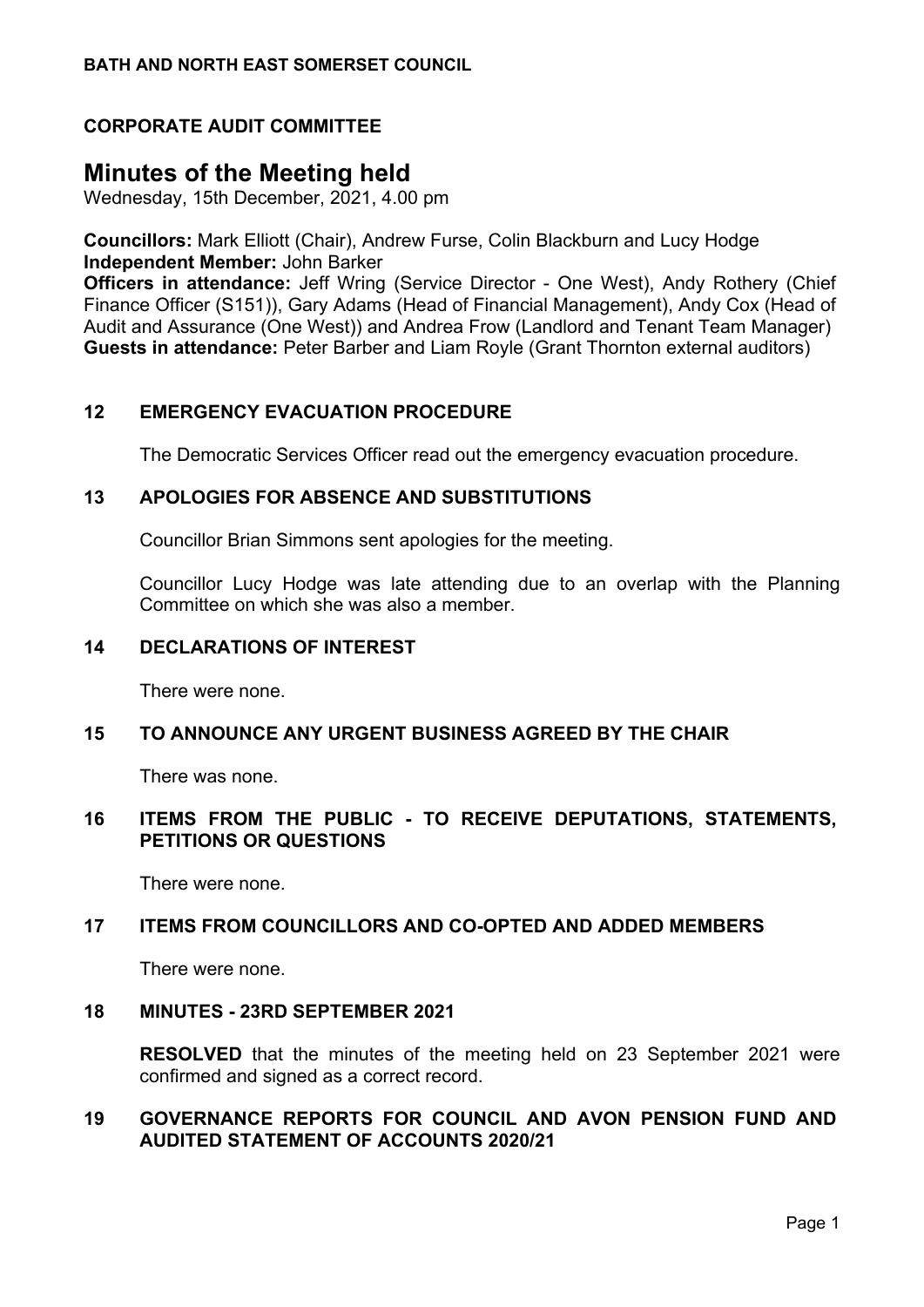The Head of Financial Management Gary Adams gave a presentation on the report. He explained it would cover the areas of change, future changes, the main statements, the annual governance statement and audit findings. The main change was in response to the Redmond Review which had extended deadlines for the 2020-21 and 2021-22 accounts. Future changes to IFRS16 accounting for leases were delayed until 2022-23 due to resourcing and Covid.

As regards the main statements, the main changes in expenditure and income were related to the impacts of Covid. The Original estimate of Covid pressures (before any government funding) was £42m, with significant impacts on Heritage, Parking and Commercial Estate Income. In response, a Financial Recovery report was approved by Cabinet including recovery measures of £20.7m, of which £14.8m was delivered in full. Government grant funding of nearly £12m was received in respect of general Covid Support and £17.7m from the Sales, Fees and Charges income compensation grant. Other specific Covid grants came to £14m and the Council also distributed Covid Business Support grants totalling £69m during the financial year. The capital spend was £62m which represented 63% of budget, primarily reflecting the delivery time to complete projects requiring re-phasing of budgets to future financial years.

In respect of the Movement in Reserves Statement, it showed a net transfer of £55m to earmarked reserves. This included a technical accounting adjustment in respect of s31 Business Rate Retail Relief Compensation Grant of £39m to offset the Collection Fund deficit that accrued from granting these reliefs in year as well as transfers of some Covid funding for use in 2022/23. There was a decrease in Unusable Reserves of £132m, relating to statutory accounting movements which included £42m in respect of the Business Rate Collection Fund, £38m increase in future Pensions Liabilities and £47m of capital accounting movements relating to valuation changes.

He explained the key balance sheet movement, including: –

- Land and Buildings value reduction of £5m
- Assets Under Construction increase of £13m
- Investment Properties reduction of £48m, due to revaluation loses
- Long-Term Debtors reduction of £6.5m
- Short-Term Debtors increase of £30m
- Reserves Movements in line with the Movement in Reserves Statement

The Cashflow Statement showed the level of cash and cash equivalents had increased by £26m, reflecting the maturity profile of investments held at 31st March 2021.

The Collection Fund Statement showed a deficit on Business Rates of £42m, mainly due to the accounting impacts of the Retail Relief granted to businesses due to Covid and a small surplus on Council Tax of £0.2m.

It was the second year that Group Accounts had been produced to incorporate Aequus, the Council's owned housing company. The impact of income and expenditure and consolidated movement in reserves showed a net increase in Aequus' reserves of £3.1m, taking their reserves to £3.2m.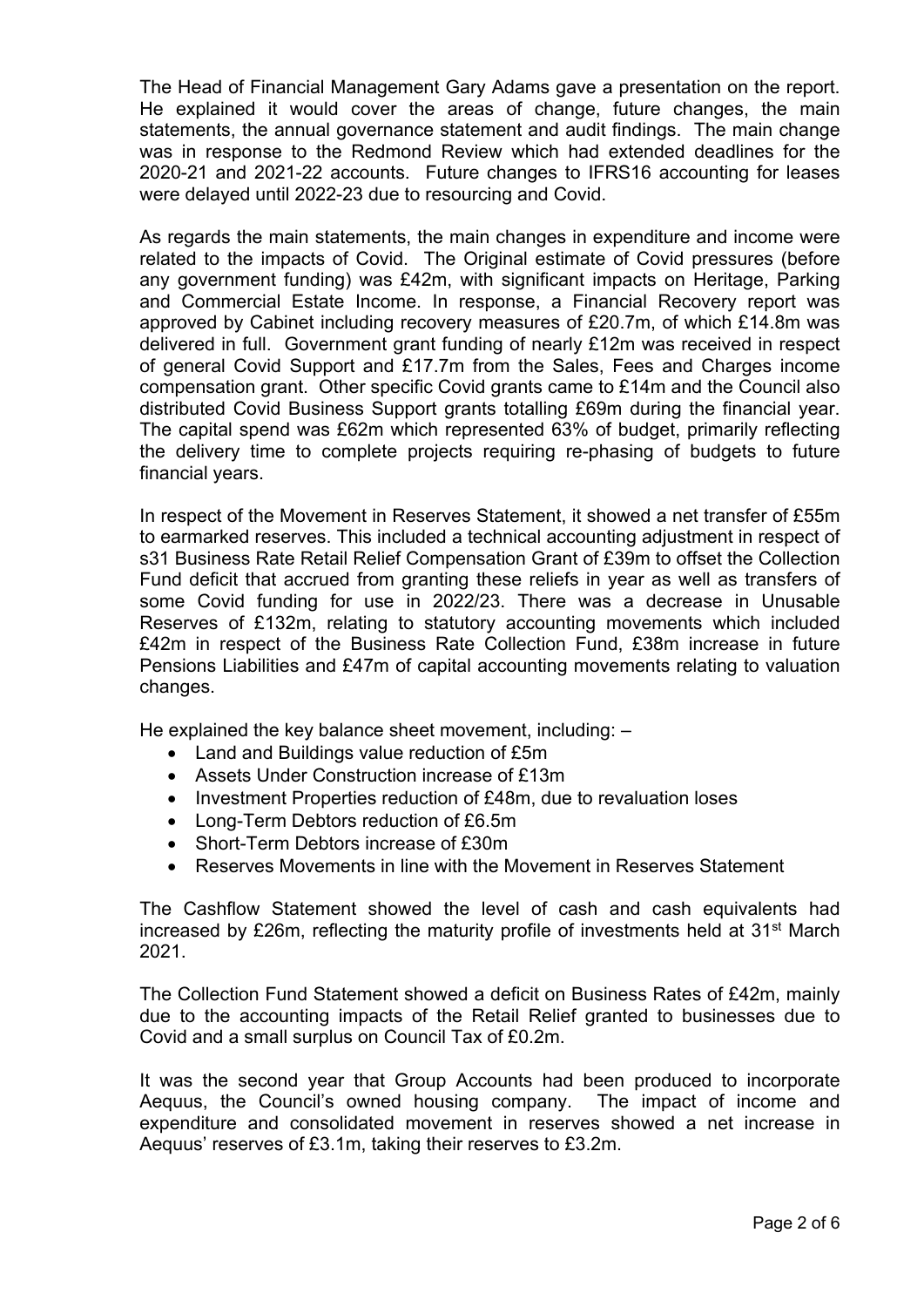The Annual Governance Statement came to this Committee so that Corporate Audit could oversee the process. The Council Leader and Chief Executive had reviewed and signed the statement. In outline, there were no failings but there were significant risks with the Covid pandemic – these included the impact on public health, the local economy, financial/organisational resilience, safeguarding and democracy.

During questions the following issues were raised:

- In response to a question from Councillor Andy Furse about fraud in respect of business grants, it was stated that 0.3% of the total amount of grant funding issued to businesses was subject to recovery action and some of that had already been recovered
- A question was asked in respect of the unspent Covid grants balance of £4.85m which had gone to reserves, whether this was in effect profit. It was stated that this was not a profit, the funding was transferred to reserves so it was available to fund pressures in 2021/22.
- A question was asked on what the level of reserves would be this year. The level of reserves would depend on actual specific use during the year, but it was highlighted that the £39m increase due to 2020/21 Business Rate Retail Relief grant treatment was used in 2021/22 to offset the Collection Fund deficit.
- Following a question from Councillor Colin Blackburn, the statement that Commercial Estate income was down 42% but this was only a snapshot in time, what is the movement over 5 years? The Section 151 Officer explained income had been impacted in 2020-21 and the 2021-22 budget had been rebased to align the budget with the forecast position for future years. Bounce back to pre-Covid income levels will take some time, this is not anticipated before 2025. There would be a period of uncertainty now with the new variant, however there has been a good level of market interest on the Estate. Andrea Frow Property Services envisaged a rebalancing of rents over the next few years and she could foresee levels stabilising not growing. It was agreed that a 5 year view of these figures would be useful.
- It was helpful for Councillors to see the trends (Councillor Mark Elliott)
- John Barker (Independent Member) stated that the purpose of the Annual Governance Statement was to look back over the last year so it would be appropriate to record that the Committee recognised best endeavours
- In response to Councillor Lucy Hodge, it was explained that there two main types of Covid grants – one was ring-fenced and conditions on what money could be spent on were specifically set out by Government, non ring-fenced grants were for services under pressure and could be bid for.

Peter Barber (Grant Thornton external auditors) explained that progress on the audit was impacted by resourcing issues. The Pension Fund audit was now completed, and the Council's was well progressed. Subject to approval at this Committee, unqualified opinions would be issued on both the Council and the Pension Fund accounts, he highlighted that the timeline had improved since last year. He outlined that no material errors had been identified that impact on the outturn position and that the Council accounts were complex with the large number of investment properties.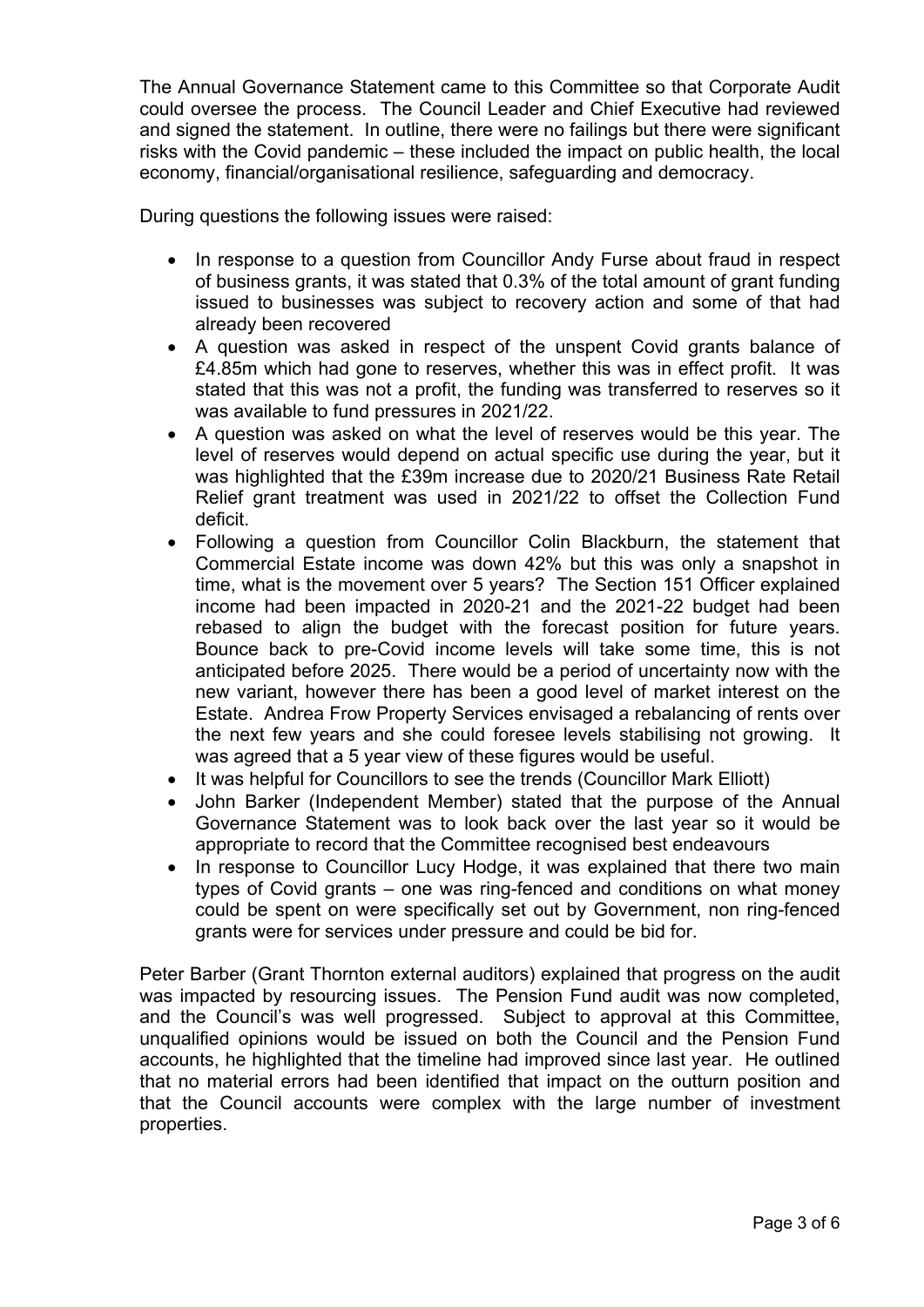In respect of the Council's Audit Findings Report, he highlighted the following two areas which were included in the Action plan following issues identified during the audit.

For the Group Accounts, Aequus' accounts had been consolidated into the Council accounts. The CIPFA Accounting Code of Practice requires that the valuation of the company's investment properties are carried out by a qualified valuer each year. This requirement would be put in place for future years and further testing by the auditors had confirmed that there was not a material difference arising from the 2020/21 valuation treatment. The impact of ADL operating under commercial principles and the valuation of properties was explained.

In respect of the valuation of land and buildings, an adjustment was required in relation to 7 assets due to the double counting of componentised assets, and 2 assets had been included on the valuation report where no valuation had been undertaken.

One updated page was circulated to the Committee, Section C Audit Adjustments.

The following updates were provided, including in relation to further audit work that had completed since the draft Audit Finding's report in respect of the Council's Accounts had been issued:

- Journals were an important area, all had been completed and there were no further findings
- The pension fund was complete with no issues arising
- Minimum Revenue Provision (MRP) this was calculated every year and had previously been below materiality. Some councils had calculated this incorrectly. B&NES MRP calculation had been reviewed and it fairly reflects the position of the Council
- Expectation that Council services would continue to be delivered over the next 12 months so the Council was a going concern
- An area of focus was the valuation of property, plant and equipment as B&NES has a large asset base

In response to a question from Councillor Elliott on the timing of signing off next year's accounts, Peter Barber explained that the statutory deadline was September 2022. He reported that, in relation to the 2020/21 accounts, only 9% of audits were completed by the September date and it would again be incredibly challenging to meet these timescales. The aspiration was to improve on this year's date.

The External Auditor moved on to the Pension Fund Accounts audit and reported that the accounts had been presented earlier and good progress was made. There were no material errors and a small number of narrative clarifications were recommended in respect of the estimation and uncertainty notes to the accounts.

The Service Director – Commercial and Governance, Jeff Wring explained that VFM was a new process and was well under way with a deadline for it to be completed by mid March 2022. The report would be shared with this Committee for information and consideration but did not require Committee approval.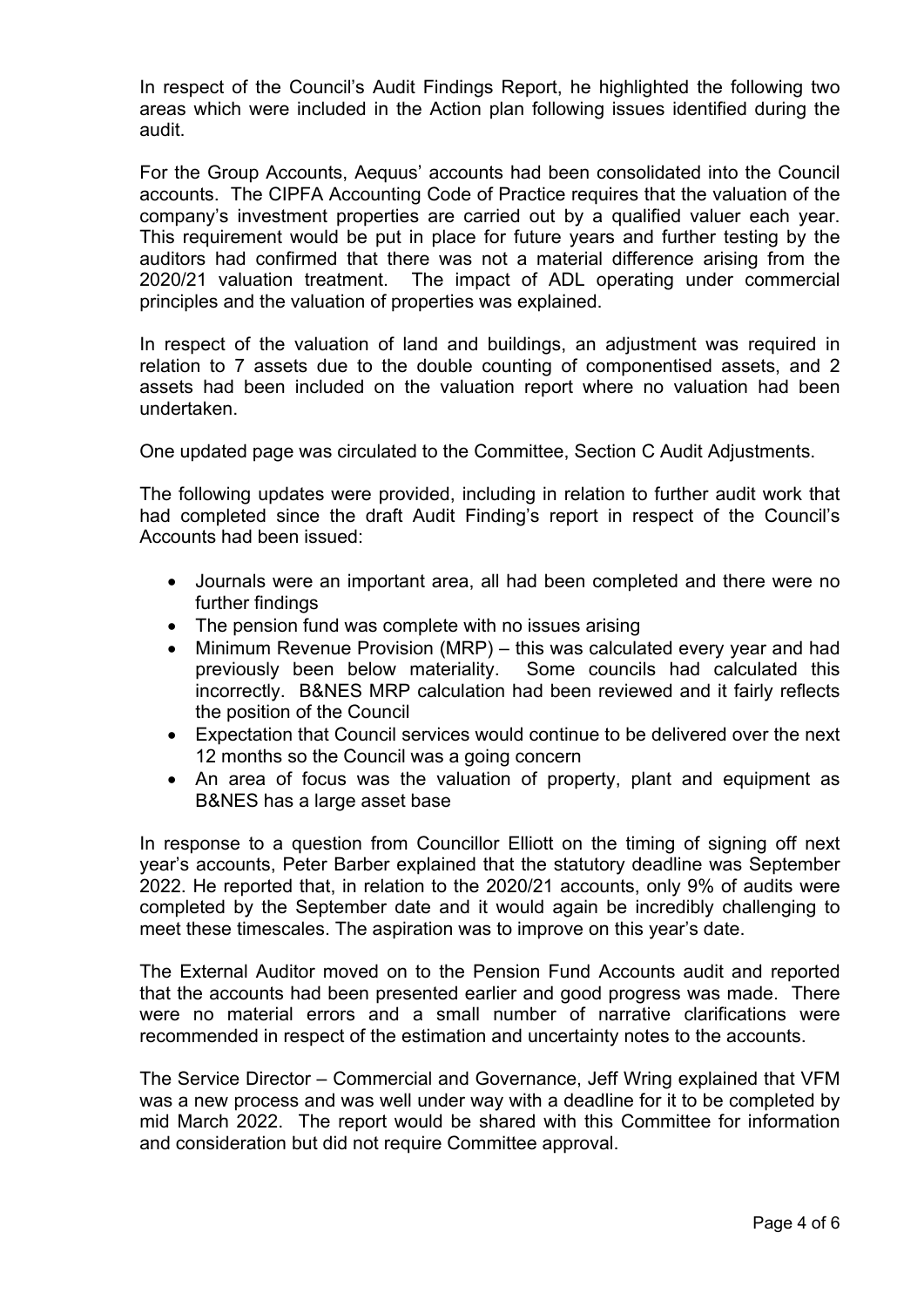# **RESOLVED** that

- 1) the issues contained within the Audit Findings Reports for the Council and Avon Pension Fund are noted; and
- 2) the audited Statement of Accounts, including the Letters of Representation for both Bath & North East Somerset Council and the Avon Pension Fund for 2020/21, are approved.

## **20 PROCUREMENT OPTIONS - EXTERNAL AUDIT**

The Service Director – Commercial and Governance Jeff Wring explained that the Council had been written to by PSAA in respect of the procurement of external auditors from 2023-24 to 2026-27. 95% of local authorities had joined this national exercise and there were benefits to BANES to join.

During discussion the following points were raised:

- This was a pragmatic solution (John Barker, Independent member)
- No other local authorities wanted to do it themselves joining with BANES so there was no other option (Section 151Officer)

**RESOLVED** that the Audit Committee recommend to full Council that they approve the use of (PSAA) to carry out the re-procurement of External Auditors to the Council (all agreed).

# **21 TREASURY MANAGEMENT PERFORMANCE REPORT TO 30TH SEPTEMBER 2021**

The Head of Financial Management Gary Adams presented the report. He explained that the report had already been to Council and Cabinet in November. He outlined the main highlights – the average rate for investment performance was 0.27%, this was above the benchmark and reflected the low interest rates. The average investment balance over the period was £80 million and the forecast investment income was estimated at £30k above budget.

In line with the Environmental, Sustainability and Governance Investment policy included in the Treasury Management Strategy, £5m was deposited in the Lloyd's Sustainability 95 day notice investment account and investment in the two selected LT ESG focussed investment funds was made at the end of November.

In respect of borrowings, the total at the end of the period was £226m, which reflected the repayment of a £15m 1 year fixed loan that was taken at the start of the Covid pandemic in response to potential liquidity concerns. There was no further borrowing in the period. The forecast borrowing costs are £630k below budget as a result of the delayed borrowing need. In respect of the potential LOBO refinancing mentioned in the report, the projected savings have been impacted by interest rate movements so this is currently being kept under review. The Bank of England was meeting shortly to review interest rates, the decision on whether to increase rates was finely balanced as the Bank needs to consider both the impact of the Omicron variant on the economy and the current high level of inflation.

During questions the following issue was raised: